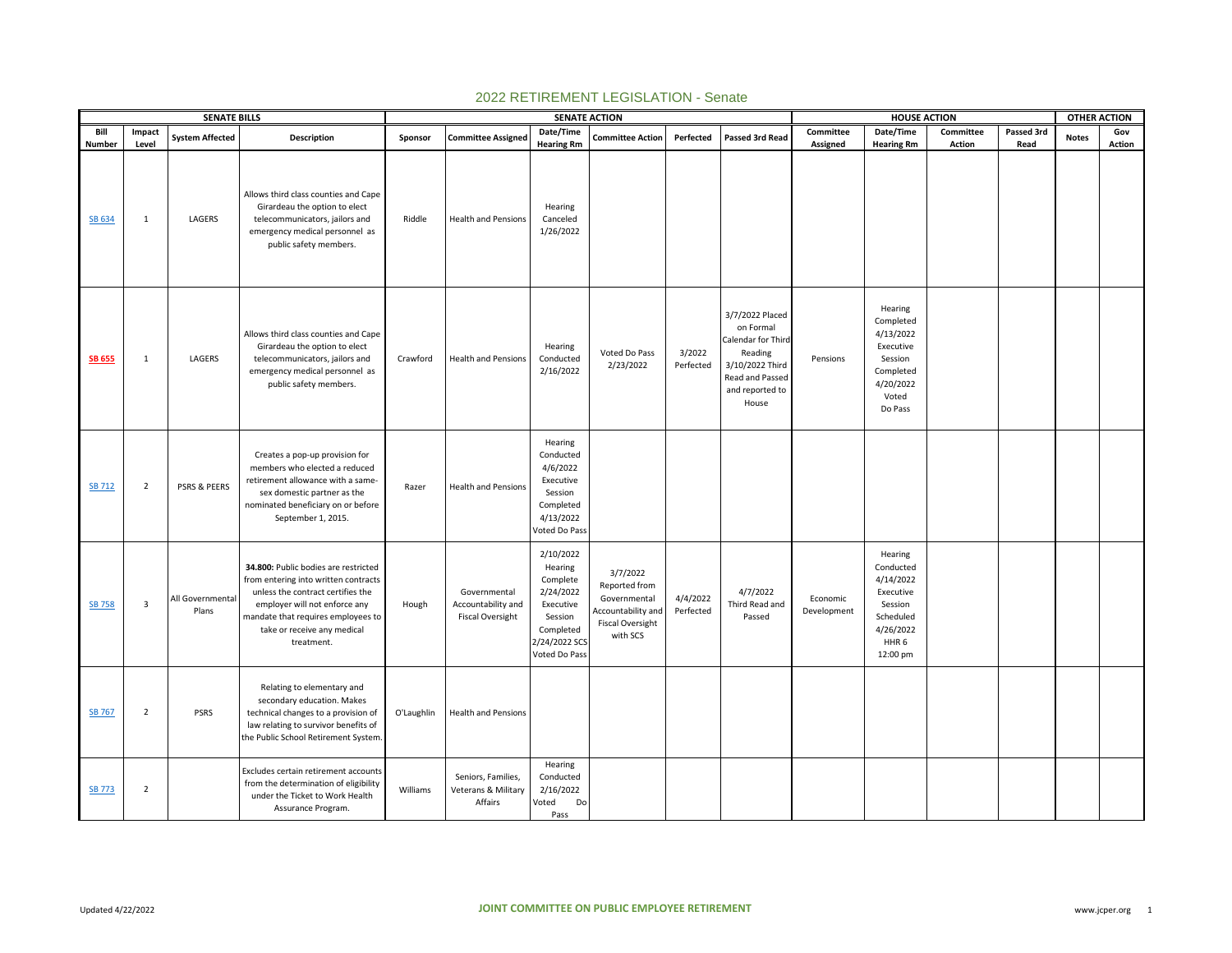| SB 836        | $\overline{\mathbf{3}}$ | All Public Defined<br><b>Benefit Plans</b> | Modifies eligibility of retirement<br>benefits resulting from membership<br>in multiple defined benefit plans<br>established by a state or local<br>retirement system.                                                                                                                                                                                | O'Laughlin | <b>Health and Pensions</b>                             |                                                                                                                             |  |  |  |  |  |
|---------------|-------------------------|--------------------------------------------|-------------------------------------------------------------------------------------------------------------------------------------------------------------------------------------------------------------------------------------------------------------------------------------------------------------------------------------------------------|------------|--------------------------------------------------------|-----------------------------------------------------------------------------------------------------------------------------|--|--|--|--|--|
| <b>SB 859</b> | $\overline{2}$          | Police Protection<br>Districts             | Authorizes the establishment of<br>police protection districts. A PPD's<br>board of directors may provide for<br>pension, and retirement and other<br>employee-type fringe-benefits. If a<br>board of directors administers its<br>own retirement or benefits-related<br>plan, it must do so by a separate five-<br>member pension board of trustees. | Mosley     | Transportation,<br>Infrastructure and<br>Public Safety |                                                                                                                             |  |  |  |  |  |
| SB 871        | $\overline{2}$          | All Plans                                  | Modifies provisions relating to<br>income tax exemptions for certain<br>retirement benefits.                                                                                                                                                                                                                                                          | Eigel      | <b>Health and Pensions</b>                             | Hearing<br>Conducted<br>2/16/2022<br>Executive<br>Session<br>Completed<br>2/23/2022<br>Voted<br>Do Pass                     |  |  |  |  |  |
| SB 904        | $\overline{2}$          | All newly created<br>private plans         | This bill provides that both a client<br>and a registered professional<br>employer organization (PEO) shall<br>each be deemed an employer for<br>purposes of sponsoring retirement<br>and welfare benefits plans for<br>covered employees.                                                                                                            | Hoskins    | Insurance and<br>Banking                               | Hearing<br>Completed<br>3/22/2022<br>Voted<br>Do Pass<br>Executive<br>Session<br>Completed<br>3/29/2022<br>Voted<br>Do Pass |  |  |  |  |  |
| SB 926        | $\overline{2}$          | All Public Plans                           | Modifies provisions relating to ethics.<br>Modifies the pension forfeiture law.<br>Prohibits a participant of a plan who<br>is unfit for elected public office or<br>employed with the state or any local<br>government from being eligible to<br>receive any retirement benefit from<br>the plan.                                                    | Mosley     | Rules, Joint Rules,<br>Resolutions and<br>Ethics       |                                                                                                                             |  |  |  |  |  |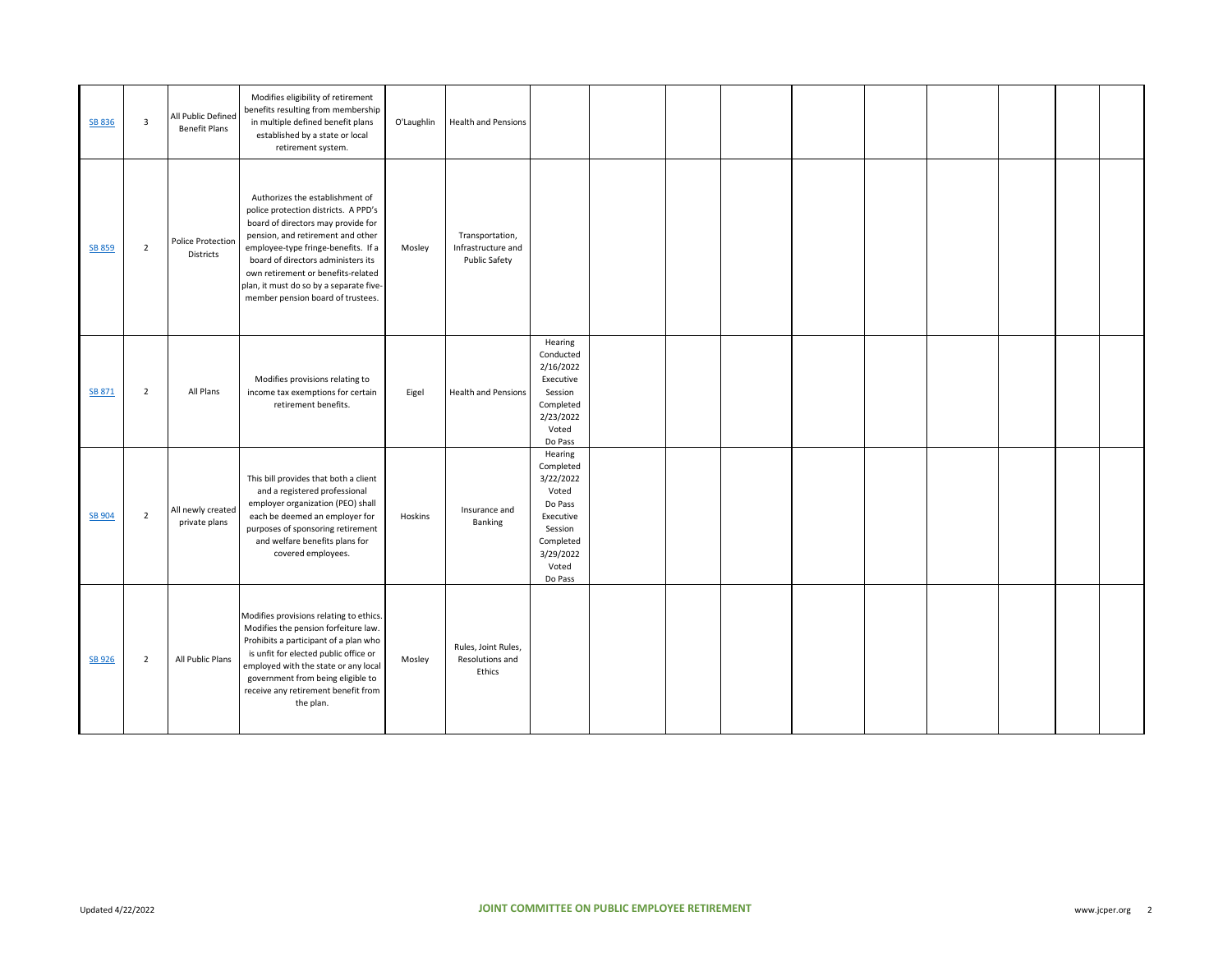| SB 999  | $\overline{\mathbf{3}}$ | PSRS & PEERS                | Modifies provisions relating to<br>teacher employment. Increases the<br>length of time, from two years to<br>four years, that a retired member<br>may work after retirement without<br>losing his or her retirement benefit<br>when a district has declared a<br>teacher/employee critical shortage.<br>Repeals the prohibition on retired<br>members being employed as a<br>superintendent under critical<br>shortage. | Gannon   | Education                         |                                                                                                         |  |  |                                                                                                                                                                                      |  |  |
|---------|-------------------------|-----------------------------|-------------------------------------------------------------------------------------------------------------------------------------------------------------------------------------------------------------------------------------------------------------------------------------------------------------------------------------------------------------------------------------------------------------------------|----------|-----------------------------------|---------------------------------------------------------------------------------------------------------|--|--|--------------------------------------------------------------------------------------------------------------------------------------------------------------------------------------|--|--|
| SB 1036 | $\overline{\mathbf{3}}$ | Sheriffs                    | Modifies the compensation of<br><b>County Sheriffs</b>                                                                                                                                                                                                                                                                                                                                                                  | Moon     | Local Government<br>and Elections |                                                                                                         |  |  |                                                                                                                                                                                      |  |  |
| SB 1048 | $\overline{\mathbf{3}}$ | All Public Plans            | Prohibits public entities from<br>entering into certain contracts with<br>companies unless the contract<br>includes a written certification that<br>the company is not engaged in<br>certain activities that discriminate<br>against a firearm entity or firearm<br>trade association.                                                                                                                                  | Brattin  | Insurance and<br>Banking          | Hearing<br>Completed<br>3/29/2022<br>Executive<br>Session<br>Completed<br>4/12/2022<br>Voted<br>Do Pass |  |  |                                                                                                                                                                                      |  |  |
| SB 1053 | $\overline{2}$          | <b>MPERS</b>                | Modifies the terms of the elected<br>members of the MoDOT and<br>Highway Patrol Employees'<br>Retirement System board of<br>trustees.                                                                                                                                                                                                                                                                                   |          | Bernskoetter Health and Pensions  | Hearing<br>Conducted<br>4/06/2022<br>Executive<br>Session<br>Completed<br>4/13/2022<br>Voted<br>Do Pass |  |  |                                                                                                                                                                                      |  |  |
| SB 1054 | $\overline{4}$          | Sheriffs'                   | Establishes a new funding<br>mechanism for the Sheriffs'<br>Retirement System.                                                                                                                                                                                                                                                                                                                                          |          | Bernskoetter Health and Pensions  |                                                                                                         |  |  |                                                                                                                                                                                      |  |  |
| SB 1062 | $\overline{\mathbf{3}}$ | MOSERS and<br><b>MPERS</b>  | Requires the MOSERS and MPERS<br>boards of trustees to establish a buy-<br>out program for terminated vested<br>members by January 1, 2023. Such<br>members may make a one-time<br>election to receive a lump sum<br>payment equal to sixty percent of<br>the present value of their deferred<br>annuity, or a greater percentage, if<br>determined by the board.                                                       | Crawford | <b>Health and Pensions</b>        | Hearing<br>Canceled<br>4/06/2022                                                                        |  |  | $1 = No$ impact on retirement benefit<br>2 = No substantial proposed change<br>3 = May constitute a substantial proposed change<br>4 = Does constitute a substantial proposed change |  |  |
| SB 1098 | $\overline{\mathbf{3}}$ | Al Public School<br>Systems | Modifies the salary for permanent<br>contract teachers for all public school<br>systems. This provision does not<br>apply to St. Louis City.                                                                                                                                                                                                                                                                            | Burlison | Education                         |                                                                                                         |  |  |                                                                                                                                                                                      |  |  |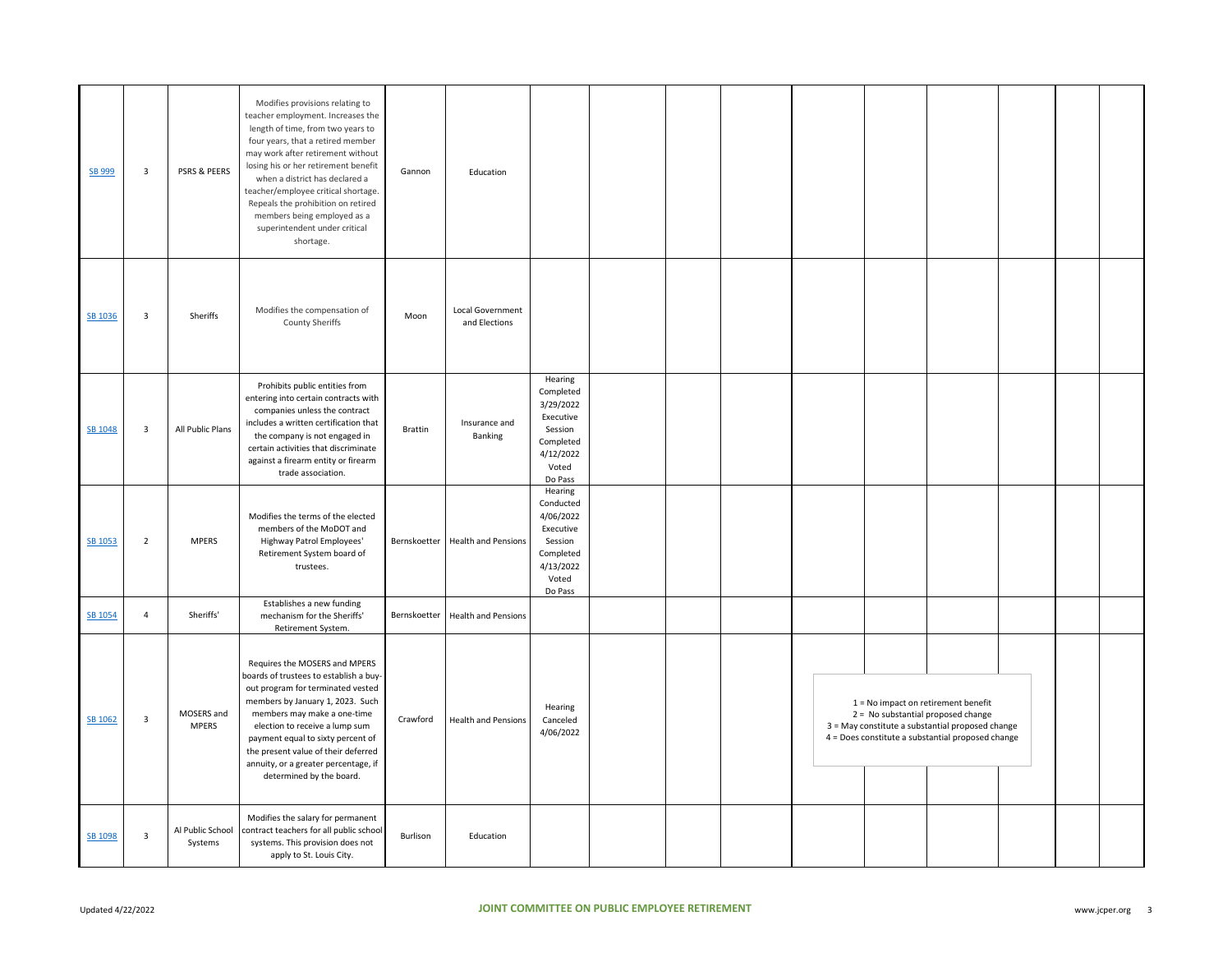| SB 1125        | $\mathbf{1}$            | <b>Private Entities</b> | Establishes the Missouri Workplace<br>Retirement Savings Plan that private<br>business entities may join.                                                                                                                                                                                     | Arthur      | <b>Health and Pensions</b>       |                                                                                                                                         |  |  |  |  |  |
|----------------|-------------------------|-------------------------|-----------------------------------------------------------------------------------------------------------------------------------------------------------------------------------------------------------------------------------------------------------------------------------------------|-------------|----------------------------------|-----------------------------------------------------------------------------------------------------------------------------------------|--|--|--|--|--|
| <b>SB 1155</b> | $\mathbf{3}$            | <b>MPERS</b>            | This act allows uniformed members<br>of the Missouri State Highway Patrol<br>covered by the 2011 Tier to be<br>eligible for BackDROP.                                                                                                                                                         | Luetkemeyer | <b>Health and Pensions</b>       | Hearing<br>Conducted<br>04/06/2022<br>Executive<br>Session<br>Completed<br>4/13/2022<br>Voted<br>Do Pass                                |  |  |  |  |  |
| SB 1171        | $\mathbf{3}$            | All Plans               | The act also prohibits any limited<br>liability company or corporation from<br>being discriminated against or given<br>preferential treatment based on an<br>environmental, social and<br>governance score, as defined in the<br>act.                                                         | Moon        | Small Business and<br>Industry   | Hearing<br>Completed<br>3/22/2022<br>SCS Voted Do<br>Pass Executive<br>Session<br>Completed<br>3/29/2022<br><b>SCS Voted</b><br>Do Pass |  |  |  |  |  |
| SB 1213        | $\overline{2}$          | <b>Private Entities</b> | Establishes the Missouri Workplace<br>Retirement Savings Plan that private<br>business entities may join.                                                                                                                                                                                     | Crawford    | Small Business and<br>Industry   |                                                                                                                                         |  |  |  |  |  |
| SB 1239        | $\overline{\mathbf{3}}$ | All Plans               | Any retirement system established<br>by the state or any political<br>subdivision are prohibited from<br>contracting with or investing in<br>individuals, partnerships,<br>corporations, or other legal entities<br>investing or doing business with<br>Russia.                               | Rizzo       | Insurance and<br>Banking         |                                                                                                                                         |  |  |  |  |  |
| <b>SJR 54</b>  | $\overline{\mathbf{3}}$ | Sheriffs'               | This proposed constitutional<br>amendment, if approved by the<br>voters, provides that a fee of three<br>dollars, in addition to other fees as<br>may be imposed by the laws of this<br>state, shall be imposed on the initial<br>filing of any criminal case in the<br>courts of this state. |             | Bernskoetter Health and Pensions |                                                                                                                                         |  |  |  |  |  |
|                |                         |                         |                                                                                                                                                                                                                                                                                               |             |                                  |                                                                                                                                         |  |  |  |  |  |
|                |                         |                         |                                                                                                                                                                                                                                                                                               |             |                                  |                                                                                                                                         |  |  |  |  |  |
|                |                         |                         |                                                                                                                                                                                                                                                                                               |             |                                  |                                                                                                                                         |  |  |  |  |  |
|                |                         |                         |                                                                                                                                                                                                                                                                                               |             |                                  |                                                                                                                                         |  |  |  |  |  |
|                |                         |                         |                                                                                                                                                                                                                                                                                               |             |                                  |                                                                                                                                         |  |  |  |  |  |
|                |                         |                         |                                                                                                                                                                                                                                                                                               |             |                                  |                                                                                                                                         |  |  |  |  |  |
|                |                         |                         |                                                                                                                                                                                                                                                                                               |             |                                  |                                                                                                                                         |  |  |  |  |  |
|                |                         |                         |                                                                                                                                                                                                                                                                                               |             |                                  |                                                                                                                                         |  |  |  |  |  |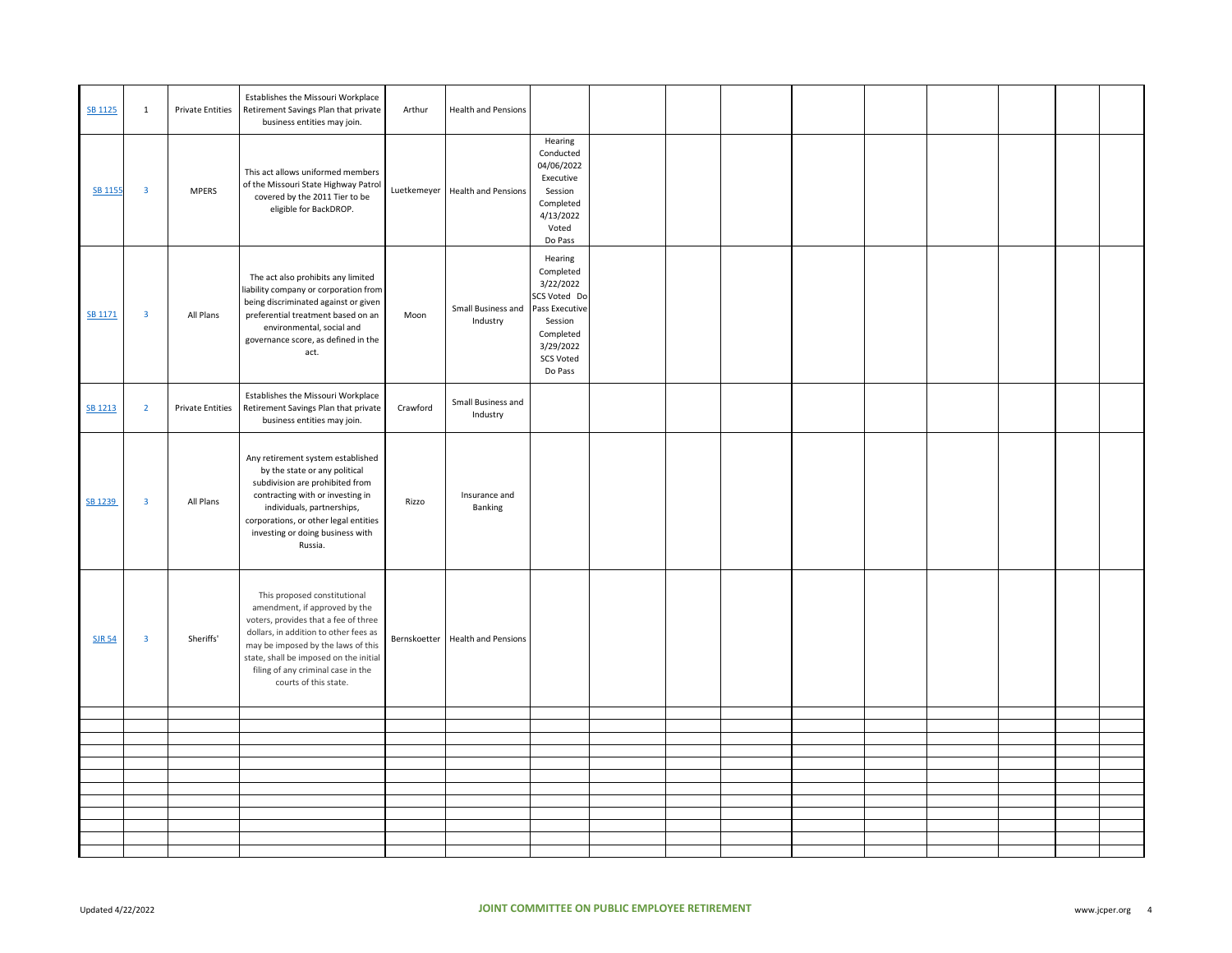|                |                         |                                                                   | <b>HOUSE BILLS</b>                                                                                                                                                                                                                                                      |            |                       | <b>HOUSE ACTION</b>                                                                                                          |                                                                                                                                       |                                                               |                                                                                                                                       |                        |                                   | <b>SENATE ACTION</b> |                    |              | <b>OTHER ACTION</b> |
|----------------|-------------------------|-------------------------------------------------------------------|-------------------------------------------------------------------------------------------------------------------------------------------------------------------------------------------------------------------------------------------------------------------------|------------|-----------------------|------------------------------------------------------------------------------------------------------------------------------|---------------------------------------------------------------------------------------------------------------------------------------|---------------------------------------------------------------|---------------------------------------------------------------------------------------------------------------------------------------|------------------------|-----------------------------------|----------------------|--------------------|--------------|---------------------|
| Bill<br>Number | Impact<br>Level         | <b>System Affected</b>                                            | <b>Description</b>                                                                                                                                                                                                                                                      | Sponsor    | Committee<br>Assigned | Date/Time<br><b>Hearing Rm</b>                                                                                               | Committee<br>Action                                                                                                                   | Perfected                                                     | Passed 3rd<br>Read                                                                                                                    | Committee<br>Assigned  | Date/Time<br><b>Hearing Rm</b>    | Committee<br>Action  | Passed 3rd<br>Read | <b>Notes</b> | Gov<br>Action       |
| <b>HB 1473</b> | $\mathbf{1}$            | LAGERS                                                            | Allows third class counties and Cape<br>Girardeau the option to elect<br>telecommunicators, jailors and emergency<br>medical personnel as public safety members.                                                                                                        | Pike       | Pensions              | Hearing<br>Conducted<br>1/12/2022<br>Executive<br>Session<br>Completed<br>1/19/2022<br>Voted<br>Do Pass                      | 1/19/2022<br>Referred to<br>Rules -<br>Administrative<br>Oversight<br>Executive<br>Session<br>Completed<br>2/14/2022<br>Voted Do Pass | 3/01/2022<br>Perfected                                        | 3/9/2022<br>Placed on<br>informal<br>calendar for<br>Third read<br>3/10/2022<br>Third Read<br>and Passed<br>and Reported<br>to Senate | Health and<br>Pensions | Hearing<br>Conducted<br>4/20/2022 |                      |                    |              |                     |
| <b>HB 1476</b> | $\overline{2}$          | St. Louis Police<br><b>Retirement System</b>                      | Transfers control of the City of St. Louis<br>Police Department to the Board of Police<br>Commissioners. Modifies the composition of<br>the retirement system's board of trustees.                                                                                      | Schroer    |                       |                                                                                                                              |                                                                                                                                       |                                                               |                                                                                                                                       |                        |                                   |                      |                    |              |                     |
| <b>HB1506</b>  | $\overline{\mathbf{3}}$ | CERF                                                              | Authorizes a waiver for certain penalties for<br>late payment of property taxes.                                                                                                                                                                                        | Ellebracht |                       |                                                                                                                              |                                                                                                                                       |                                                               |                                                                                                                                       |                        |                                   |                      |                    |              |                     |
| <b>HB1564</b>  | $\mathbf{1}$            | <b>Blind Pension Fund</b>                                         | Modifies the mailing requirements for the<br><b>Blind Pension Fund.</b>                                                                                                                                                                                                 | Griffith   | Emerging<br>Issues    | Hearing<br>Completed<br>3/29/2022<br>Executive<br>Session<br>Completed<br>4/5/2022<br>Voted Do Pass                          | 4/12/2022<br>Referred to<br>Rules -<br>Administrative<br>Oversight<br>Executive<br>Session<br>Completed<br>4/14/2022<br>Voted Do Pass |                                                               |                                                                                                                                       |                        |                                   |                      |                    |              |                     |
| HB1615         | 1                       | Public pension plans<br>sponsored by<br>political<br>subdivisions | Provides that members of the General<br>Assembly are ex officio members of all<br>boards, commissions, committees, councils<br>and other legislative or regulatory bodies of<br>all political subdivisions within the<br>boundaries of a member's legislative district. | Lovasco    |                       |                                                                                                                              |                                                                                                                                       |                                                               |                                                                                                                                       |                        |                                   |                      |                    |              |                     |
| HB1670         | $\overline{\mathbf{3}}$ | Certain Government<br>Entities                                    | Creates a provision that prohibits certain<br>government entities from doing business<br>with entities that require individuals to<br>undergo COVID-19 vaccinations or provide<br>proof of COVID-19 vaccination.                                                        | Seitz      | Judiciary             | Hearing<br>Conducted<br>2/16/2022<br>Action<br>Postponed<br>Hearing<br>Completed<br>3/23/2022<br><b>HCS Voted</b><br>Do Pass | 3/24/2022<br>Referred to<br>Rules -<br>Administrative<br>Oversight<br>Hearing<br>Competed<br>3/30/2022<br>Voted Do Pass               | 4/11/2022<br>Placed on<br>Informal<br>Perfection<br>Calendar' |                                                                                                                                       |                        |                                   |                      |                    |              |                     |
| HB1676         | $\overline{\mathbf{3}}$ | LAGERS                                                            | Changes the job title of "emergency<br>telecommunicators" to "emergency<br>telecommunicator first responders."                                                                                                                                                          | Perkins    | <b>Public Safety</b>  | Hearing<br>Scheduled<br>3/29/2022<br>Completed<br>Executive<br>Session<br>Completed<br>4/5/2022<br>Voted<br>Do Pass          | 4/05/2022<br>Referred to<br>Rules -<br>Legislative<br>Oversight                                                                       |                                                               |                                                                                                                                       |                        |                                   |                      |                    |              |                     |

## 2022 REGULAR SESSION - HOUSE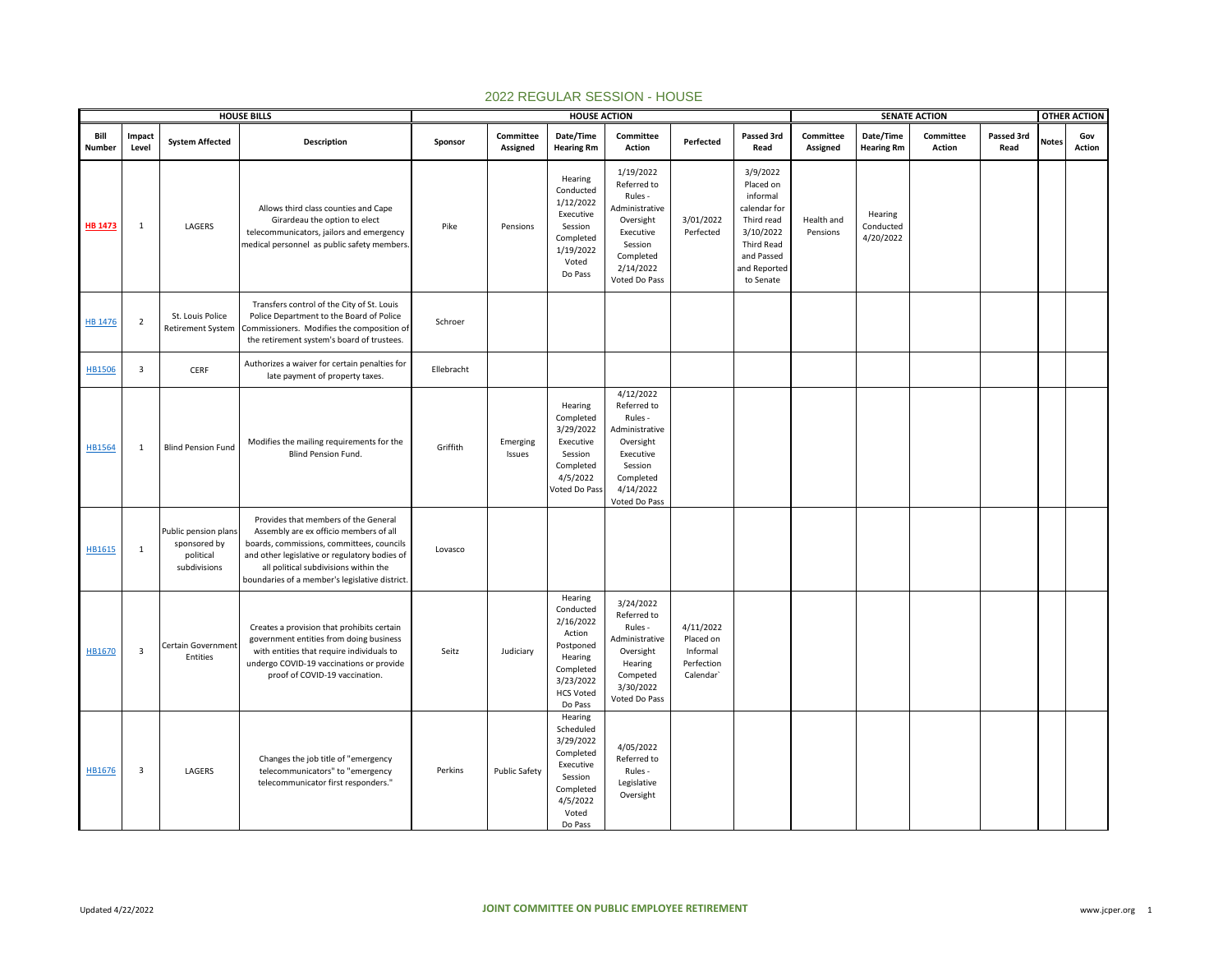| HB1691        | $\overline{2}$          | Public pension plans<br>sponsored by<br>certain political<br>subdivisions as<br>defined by the act | Prohibits the state and certain political<br>subdivisions from entering into a contract<br>with a employer or company that engages in<br>discrimination against unvaccinated, as<br>described in the act.                                                                                                                               | <b>Boggs</b> | Judiciary                                | Hearing<br>Conducted<br>1/25/2022                                                                                  |                                                                                                                                       |                                                                                                                                                                                                      |                                                                                                                                                                       |                                       |                                    |  |  |
|---------------|-------------------------|----------------------------------------------------------------------------------------------------|-----------------------------------------------------------------------------------------------------------------------------------------------------------------------------------------------------------------------------------------------------------------------------------------------------------------------------------------|--------------|------------------------------------------|--------------------------------------------------------------------------------------------------------------------|---------------------------------------------------------------------------------------------------------------------------------------|------------------------------------------------------------------------------------------------------------------------------------------------------------------------------------------------------|-----------------------------------------------------------------------------------------------------------------------------------------------------------------------|---------------------------------------|------------------------------------|--|--|
| <b>HB1732</b> | $\mathbf{1}$            | <b>Private Entities</b>                                                                            | Establishes the Missouri Workplace<br>Retirement Savings Plan that private business<br>entities may join.                                                                                                                                                                                                                               | O'Donnell    | Financial<br>Institutions                | Hearing<br>Conducted<br>1/12/2022<br>Executive<br>Completed<br>1/19/2022<br><b>HCS</b><br>Voted<br>Do Pass         | 1/20/2022<br>Referred to<br>Rules -<br>Administrative<br>Oversight<br>Executive<br>Session<br>Completed<br>2/07/2022<br>Voted Do Pass | 3/1/2022<br>Placed on<br>Informal<br>Calendar<br>3/3/2022<br>Perfected                                                                                                                               | 3/9/2022<br>Placed on<br>informal<br>calendar for<br>Third read<br>3/10/2022<br><b>Third Read</b><br>and Passed<br>and Reported<br>to Senate                          | <b>Small Business</b><br>and Industry | Hearing<br>Completed<br>04/12/2022 |  |  |
| <b>HB1750</b> | 3                       | PSRS, PEERS, Kansas<br>City PSRS and St.<br><b>Louis PSRS</b>                                      | 168.036: Allows school districts to issue<br>school district teaching permits for persons<br>without a certificate of license to teach<br>granted by the State Board Of Education.<br>37.850: Requires plans to submitted<br>compensation details of all employees which<br>includes all forms of compensation and<br>benefits awarded. | Basye        | Elementary<br>and Secondary<br>Education | Hearing<br>Conducted<br>1/19/2022<br>Executive<br>Session<br>Completed<br>2/01/2022<br><b>HCS Voted</b><br>Do Pass | 2/01/2022 Rules<br>- Legislative<br>Oversight<br>Executive<br>Session<br>Completed<br>2/10/2022<br>Voted Do Pass                      | 3/07/2022<br>Placed on<br>Formal<br>Perfection<br>Calendar<br>3/9/2022<br>Perfected with<br>Amendments<br><b>Fiscal Review</b><br>Executive<br>Session<br>Completed<br>3/23/2022<br>Voted<br>Do Pass | <b>Fiscal Review</b><br>Executive<br>Session<br>Completed<br>3/23/2022<br>Voted<br>Do Pass<br>3/24/2022<br>Placed on<br>Informal<br>Calendar for<br><b>Third Read</b> | Education                             | Hearing<br>Conducted<br>4/19/2022  |  |  |
| HB1753        | $\overline{\mathbf{3}}$ | PSRS and PEERS                                                                                     | Modifies the working after retirement critical<br>shortage law for PSRS and PEERS. Increases<br>the length of time, from two years to four<br>years, that a retired member may work after<br>retirement without losing his or her<br>retirement benefit                                                                                 | Basye        | Elementary<br>and Secondary<br>Education | Hearing<br>Conducted<br>3/22/2022<br>Executive<br>Session<br>Completed<br>3/29/2022<br><b>HCS Voted</b><br>Do Pass | 3/29/2022<br>Referred to<br>Rules -<br>Legislative<br>Oversight<br>Executive<br>Session<br>Completed<br>4/7/2022<br>Voted Do Pass     | 4/12/2022<br>Placed on<br>Formal<br>Perfection<br>Calendar                                                                                                                                           |                                                                                                                                                                       |                                       |                                    |  |  |
| HB1770        | $\overline{\mathbf{3}}$ | Al Public School<br>Systems                                                                        | Modifies the salary for permanent contract<br>teachers for all public school systems. This<br>provision does not apply to St. Louis City.                                                                                                                                                                                               | Lewis        | Elementary<br>and Secondary<br>Education | Hearing<br>Completed<br>3/29/2022<br>Executive<br>Session<br>Completed<br>4/5/2022<br><b>HCS Voted</b><br>Do Pass  | 4/05/2022<br>Referred to<br>Rules -<br>Legislative<br>Oversight<br>Hearing<br>Completed<br>4/19/2022<br>Voted Do Pass                 |                                                                                                                                                                                                      |                                                                                                                                                                       |                                       |                                    |  |  |
| HB1831        | $\overline{\mathbf{3}}$ | St. Louis PSRS                                                                                     | Provides a one time supplemental payment<br>for retired members and beneficiaries of the<br>St. Louis PSRS, subject to state<br>appropriations.                                                                                                                                                                                         | Gray         |                                          |                                                                                                                    |                                                                                                                                       |                                                                                                                                                                                                      |                                                                                                                                                                       |                                       |                                    |  |  |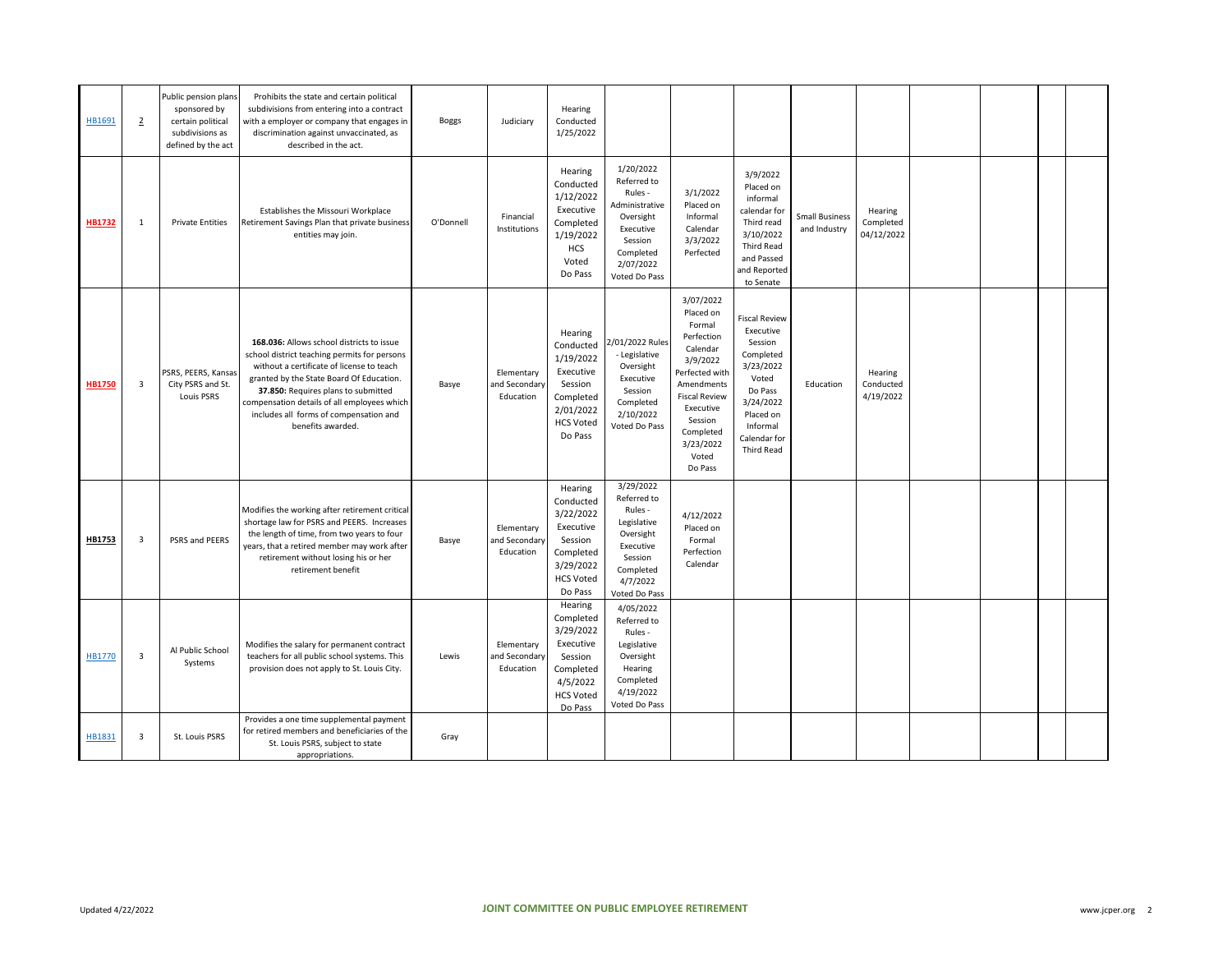| HB1881        | $\overline{\mathbf{3}}$ | PSRS and PEERS                                         | Modifies the working after retirement critical<br>shortage law for PSRS and PEERS. Increases<br>the length of time, from two years to four<br>years, that a retired member may work after<br>retirement without losing his or her<br>retirement benefit when a district has<br>declared a teacher/employee critical<br>shortage. | Black (7)        | Elementary<br>and Secondary<br>Education | Hearing<br>Completed<br>2/22/2022<br>Executive<br>Session<br>Completed<br>2/23/2022<br>Voted<br>Do Pass              | 2/24/2022<br>Referred to<br>Rules -<br>Legislative<br>Oversight<br>Hearing<br>Completed<br>3/24/2022<br>Voted Do Pass              | 4/21/2022<br>Placed on<br>Formal<br>Perfection<br>Calendar |                                       |                        |                                   |  |  |
|---------------|-------------------------|--------------------------------------------------------|----------------------------------------------------------------------------------------------------------------------------------------------------------------------------------------------------------------------------------------------------------------------------------------------------------------------------------|------------------|------------------------------------------|----------------------------------------------------------------------------------------------------------------------|------------------------------------------------------------------------------------------------------------------------------------|------------------------------------------------------------|---------------------------------------|------------------------|-----------------------------------|--|--|
| <b>HB1886</b> | $\mathbf{1}$            | LAGERS                                                 | Repeals the prohibition on counties other<br>than third class counties and Cape Girardeau<br>County from being able to elect to cover<br>emergency telecommunicators, jailors, and<br>emergency medical service personnel as<br>public safety members.                                                                           | Rogers           |                                          |                                                                                                                      |                                                                                                                                    |                                                            |                                       |                        |                                   |  |  |
| HB1925        | 1                       | <b>Blind Pension Fund</b>                              | Modifies the mailing requirements for the<br>Blind Pension Fund.                                                                                                                                                                                                                                                                 | Walsh Moore (93) |                                          |                                                                                                                      |                                                                                                                                    |                                                            |                                       |                        |                                   |  |  |
| HB1927        | $\mathbf{1}$            |                                                        | Excludes certain retirement accounts from<br>the determination of eligibility under the<br>Ticket to Work Health Assurance Program.                                                                                                                                                                                              | Walsh Moore (93) |                                          |                                                                                                                      |                                                                                                                                    |                                                            |                                       |                        |                                   |  |  |
| HB1984        | $\overline{2}$          | <b>MPERS</b>                                           | Modifies the terms of the elected members<br>of the MoDOT and Highway Patrol<br>Employees' Retirement System board of<br>trustees.                                                                                                                                                                                               | Hovis            | Pensions                                 | Hearing<br>Completed<br>02/09/2022<br>Executive<br>Completed<br>2/16/2022<br>HCS<br>Voted<br>Do Pass                 | 2/22/2022<br>Referred to<br>Consent and<br>House<br>Procedure<br>Executive<br>Session<br>Completed<br>3/01/2022<br>Voted Do Pass   | 3/22/2022<br>Perfected by<br>Consent                       | 3/24/2022<br>Third Read<br>and Passed | Health and<br>Pensions | Hearing<br>Conducted<br>4/20/2022 |  |  |
| HB1998        | 3                       | PSRS, PEERS, Kansas<br>City PSRS and St.<br>Louis PSRS | Allows school districts to issue school district<br>teaching permits for persons without a<br>certificate of license to teach granted by the<br>State Board Of Education.                                                                                                                                                        | Davidson         | Elementary<br>and Secondary<br>Education | Hearing<br>Completed<br>2/22/2022<br>Executive<br>Session<br>Completed<br>3/1/2022<br><b>HCS</b><br>Voted Do<br>Pass | 3/02/2022<br>Referred to<br>Rules -<br>Legislative<br>Oversight<br>Executive<br>Session<br>Completed<br>3/24/2022<br>Voted Do Pass | 4/04/2022<br>Placed on<br>Formal<br>Perfection<br>Calendar |                                       |                        |                                   |  |  |
| HB2054        | $\overline{\mathbf{3}}$ | LAGERS                                                 | Changes the job title of "emergency<br>telecommunicators" to "telecommunicator<br>first responders."                                                                                                                                                                                                                             | Roden            | <b>Public Safety</b>                     | Hearing<br>Completed<br>3/08/2022<br>Executive<br>Session<br>Completed<br>3/29/2022<br><b>HCS Voted</b><br>Do Pass   | 3/29/2022<br>Referred to<br>Rules -<br>Legislative<br>Oversight                                                                    |                                                            |                                       |                        |                                   |  |  |
| <b>HB2057</b> | $\overline{\mathbf{3}}$ | LAGERS                                                 | Changes the job title of "emergency<br>telecommunicators" to "telecommunicator<br>first responders."                                                                                                                                                                                                                             | Sauls            |                                          |                                                                                                                      |                                                                                                                                    |                                                            |                                       |                        |                                   |  |  |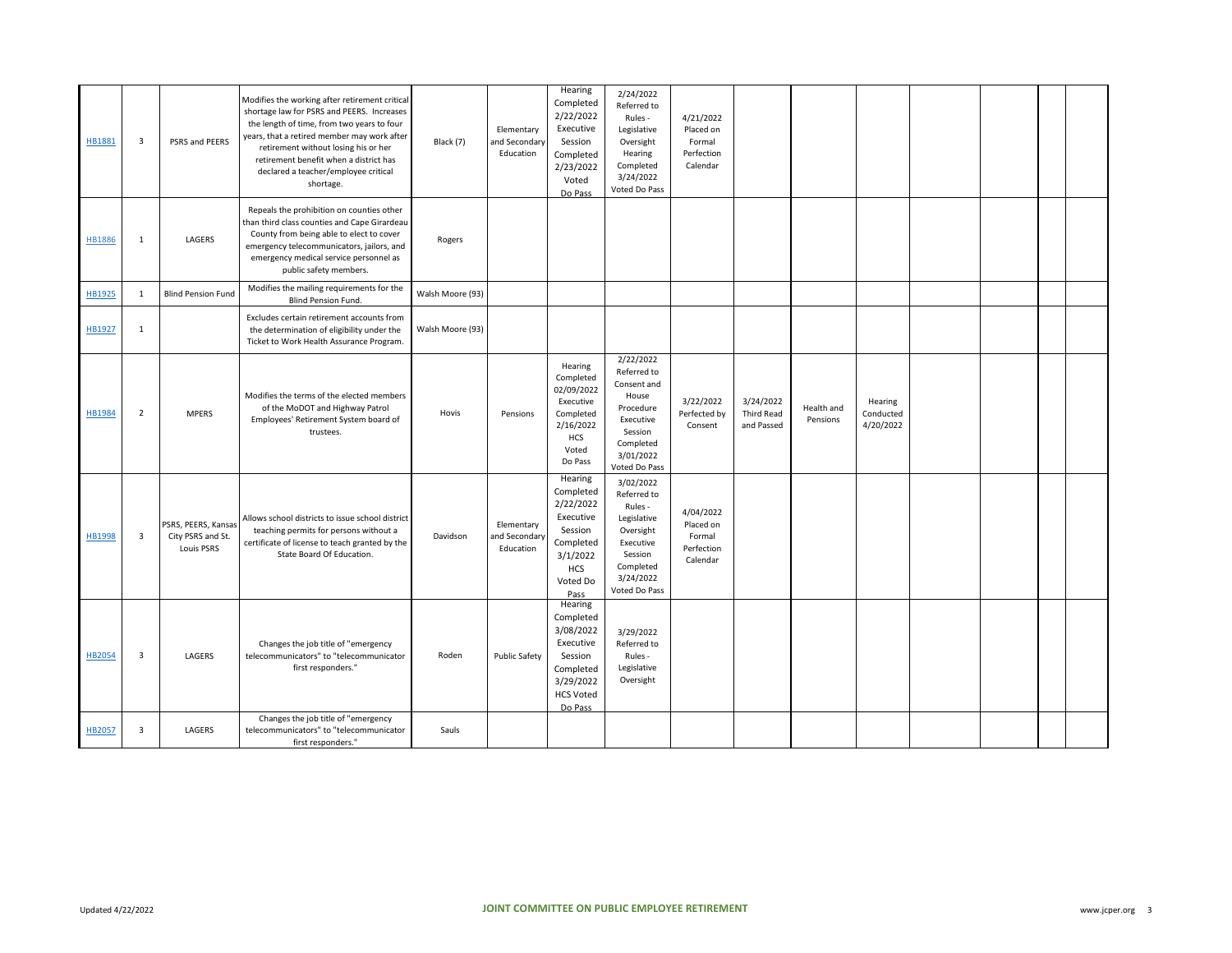| HB2089 | 3 | PSRS and PEERS | Modifies provisions relating to teacher<br>employment. Modifies the working after<br>retirement critical shortage law for PSRS and<br>PEERS. Increases the length of time, from<br>two years to four years, that a retired<br>member may work after retirement without<br>losing his or her retirement benefit when a<br>district has declared a teacher/employee<br>critical shortage. Repeals the prohibition on<br>retired members being employed as a<br>superintendent under critical shortage.                                                                                                                                                                                                                                                                    | Pollitt             |          |                                                                                                                    |                                                                    |  |  |  |  |
|--------|---|----------------|-------------------------------------------------------------------------------------------------------------------------------------------------------------------------------------------------------------------------------------------------------------------------------------------------------------------------------------------------------------------------------------------------------------------------------------------------------------------------------------------------------------------------------------------------------------------------------------------------------------------------------------------------------------------------------------------------------------------------------------------------------------------------|---------------------|----------|--------------------------------------------------------------------------------------------------------------------|--------------------------------------------------------------------|--|--|--|--|
| HB2114 | 3 | PSRS & PEERS   | 169.560: Modifies the amount of<br>compensation that a retired PSRS member<br>may earn without a discontinuance of the<br>member's retirement benefit while working<br>after retirement in a position that does not<br>require teacher certification. Instead of<br>compensation being limited to sixty percent<br>of the minimum teacher's salary, allowable<br>compensation will be limited to the annual<br>earnings limit applicable to a Social Security<br>recipient working while receiving Social<br>Security benefits. 169.596: Increases the<br>length of time, from two years to four years,<br>that a retired member may work after<br>retirement without losing his or her<br>retirement benefit when a school district has<br>declared a teacher/employee | Black (7)           | Pensions | Hearing<br>Completed<br>1/26/2022<br>Executive<br>Session<br>Completed<br>02/09/2022<br>Voted<br>Do Pass           | 2/10/2022<br>Referred to<br>Rules -<br>Administrative<br>Oversight |  |  |  |  |
| HB2161 | 3 | <b>PSRS</b>    | Reauthorizes the 2.55 multiplier for teachers<br>retiring with 32 or more years of service. E.C.                                                                                                                                                                                                                                                                                                                                                                                                                                                                                                                                                                                                                                                                        | <b>Dinkins</b>      | Pensions | Hearing<br>Completed<br>3/23/2022<br>Executive<br>Session<br>Conducted<br>3/30/2022<br><b>HCS Voted</b><br>Do Pass | 3/30/2022<br>Referred to<br>Rules -<br>Administrative<br>Oversight |  |  |  |  |
| HB2194 | 3 | PSRS & PEERS   | Modifies the amount of compensation that a<br>retired PSRS member may earn without a<br>discontinuance of the member's retirement<br>benefit while working after retirement in a<br>position that does not require teacher<br>certification. Instead of compensation being<br>limited to sixty percent of the minimum<br>teacher's salary, allowable compensation will<br>be sixty percent of the average teacher's<br>salary for the primary district the person is<br>employed in after retirement.                                                                                                                                                                                                                                                                   | <b>Kelley (127)</b> | Pensions |                                                                                                                    |                                                                    |  |  |  |  |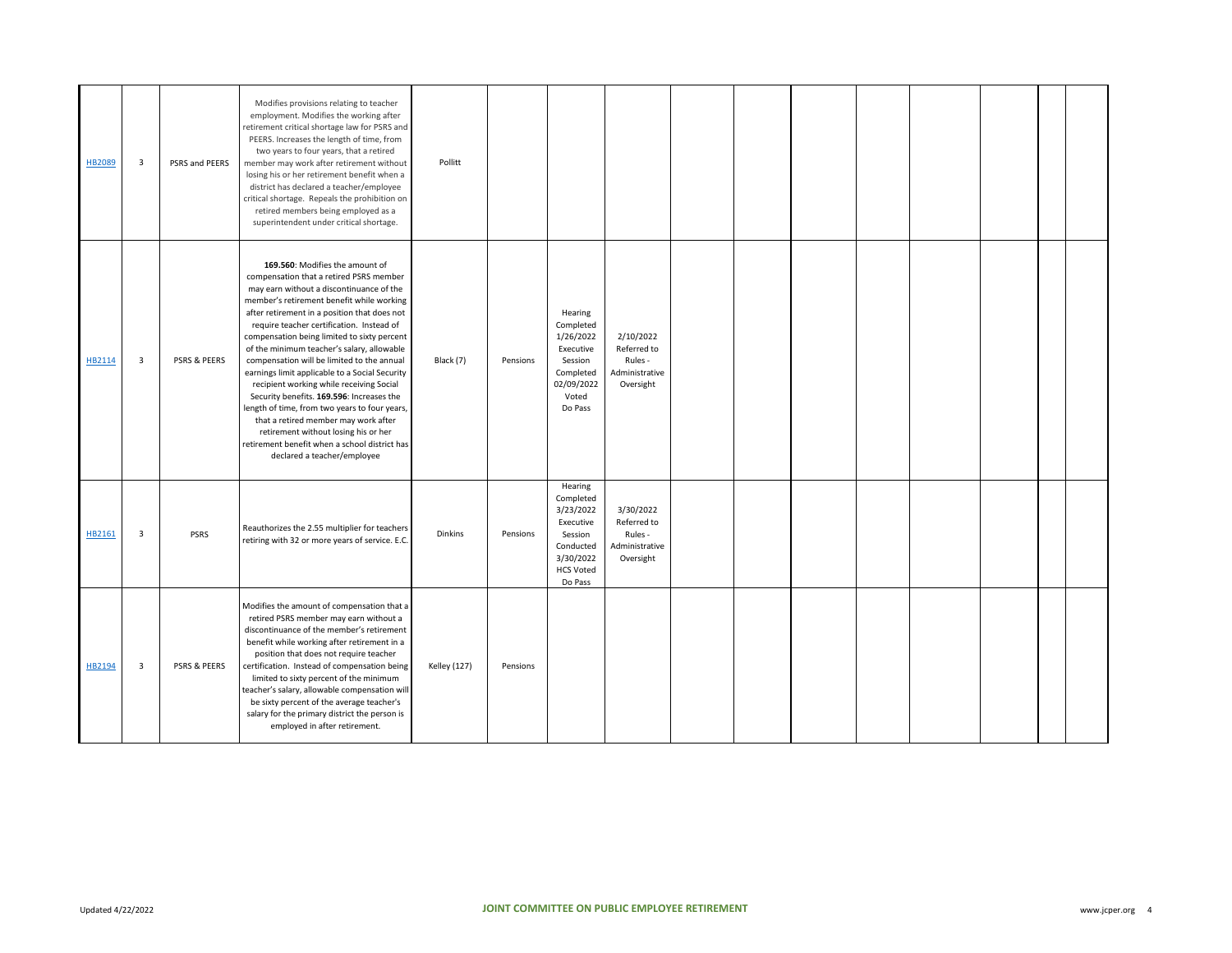| HB2216        | 3              | PSRS & PEERS                                    | Modifies the amount of compensation that a<br>retired PSRS member may earn without a<br>discontinuance of the member's retirement<br>benefit while working after retirement in a<br>position that does not require teacher<br>certification. Instead of compensation being<br>limited to sixty percent of the minimum<br>teacher's salary, allowable compensation will<br>be sixty percent of the average teacher's<br>salary for the primary district the person is<br>employed in after retirement. | Bromley   | Pensions                                 |                                                                                                                |                                                                                                                                      |                                                                                                          |                                                                                                                                              |           |                                                                                                                                                    |                                                                                       |  |  |
|---------------|----------------|-------------------------------------------------|-------------------------------------------------------------------------------------------------------------------------------------------------------------------------------------------------------------------------------------------------------------------------------------------------------------------------------------------------------------------------------------------------------------------------------------------------------------------------------------------------------|-----------|------------------------------------------|----------------------------------------------------------------------------------------------------------------|--------------------------------------------------------------------------------------------------------------------------------------|----------------------------------------------------------------------------------------------------------|----------------------------------------------------------------------------------------------------------------------------------------------|-----------|----------------------------------------------------------------------------------------------------------------------------------------------------|---------------------------------------------------------------------------------------|--|--|
| HB2234        | $\overline{2}$ | MOSERS, MPERS,<br>Judicial Retirement<br>System | Modifies multiple provisions for MOSERS,<br>MPERS and the Judicial Retirement System.                                                                                                                                                                                                                                                                                                                                                                                                                 | Black (7) | Pensions                                 | Hearing<br>Completed<br>1/26/2022<br>Executive<br>Session<br>Completed<br>02/09/2022<br>Voted<br>Do Pass       | 2/10/2022<br>Referred to<br>Rules -<br>Administrative<br>Oversight                                                                   |                                                                                                          |                                                                                                                                              |           |                                                                                                                                                    |                                                                                       |  |  |
| HB2235        | 3              | MOSERS and<br><b>MPERS</b>                      | Requires the MOSERS and MPERS boards of<br>trustees to establish a buy-out program for<br>terminated vested members by January 1,<br>2023. Such members may make a one-time<br>election to receive a lump sum payment<br>equal to sixty percent of the present value of<br>their deferred annuity, or a greater<br>percentage, if determined by the board.                                                                                                                                            | Black (7) |                                          |                                                                                                                |                                                                                                                                      |                                                                                                          |                                                                                                                                              |           |                                                                                                                                                    |                                                                                       |  |  |
| HB2236        | $\mathbf{3}$   | MOSERS and<br><b>MPERS</b>                      | Allows a retired member of MOSERS or<br>MPERS who returns to employment and<br>subsequently marries to elect a joint and<br>survivor option benefit plan upon re-entry<br>into retirement if the member was not<br>eligible for a joint and survivor option benefit<br>plan at the original retirement date.                                                                                                                                                                                          | Black (7) |                                          |                                                                                                                |                                                                                                                                      |                                                                                                          |                                                                                                                                              |           |                                                                                                                                                    |                                                                                       |  |  |
| HB2245        | 3              | <b>MPERS</b>                                    | Permits uniformed members of the Highway<br>Patrol who are members of the 2011 Tier to<br>be eligible for BackDROP.                                                                                                                                                                                                                                                                                                                                                                                   | Copeland  | Pensions                                 | Hearing<br>Completed<br>3/30/2022<br>Executive<br>Session<br>Completed<br>4/6/2022<br>Voted<br>Do Pass         | 4/06/2022<br>Referred to<br>Rules -<br>Administrative<br>Oversight                                                                   |                                                                                                          |                                                                                                                                              |           |                                                                                                                                                    |                                                                                       |  |  |
| <b>HB2304</b> | 3              | <b>PSRS &amp; PEERS</b>                         | Creates a provision that allows a retired<br>person to continue to receive their<br>retirement benefit to be employed on a part-<br>time or temporary substitute basis without<br>discontinuance of the persons retirement<br>benefit.                                                                                                                                                                                                                                                                | Lewis     | Elementary<br>and Secondary<br>Education | Hearing<br>Conducted<br>1/13/2022<br>Executive<br>Session<br>Completed<br>1/25/2022<br>HCS<br>Voted<br>Do Pass | 1/27/2022<br>Referred to<br>Rules -<br>Legislative<br>Oversight<br>Executive<br>Session<br>Completed<br>2/1/2022<br>Voted<br>Do Pass | 2/16/2022<br>Placed on<br>Informal<br>Perfection<br>Calendar<br>3/1/2022<br>Perfected with<br>Amendments | 3/03/2022<br>Placed on<br>Informal<br>Calendar<br>for Third<br>Reading<br>3/10/2022<br>Third Read<br>and Passed<br>and Reported<br>to Senate | Education | Hearing<br>Completed<br>04/12/2022<br><b>SCS Voted</b><br>Do Pass<br>Executive<br>Session<br>Completed<br>4/20/2022<br><b>SCS Voted</b><br>Do Pass | 4/21/2022<br>Referred to<br>Governmental<br>Accountability<br>and Fiscal<br>Oversight |  |  |
| HB2352        | $\mathbf{3}$   | St. Louis PSRS                                  | Provides a one time supplemental payment<br>for retired members and beneficiaries of the<br>St. Louis PSRS, subject to state<br>appropriations.                                                                                                                                                                                                                                                                                                                                                       | Anderson  |                                          |                                                                                                                |                                                                                                                                      |                                                                                                          |                                                                                                                                              |           |                                                                                                                                                    |                                                                                       |  |  |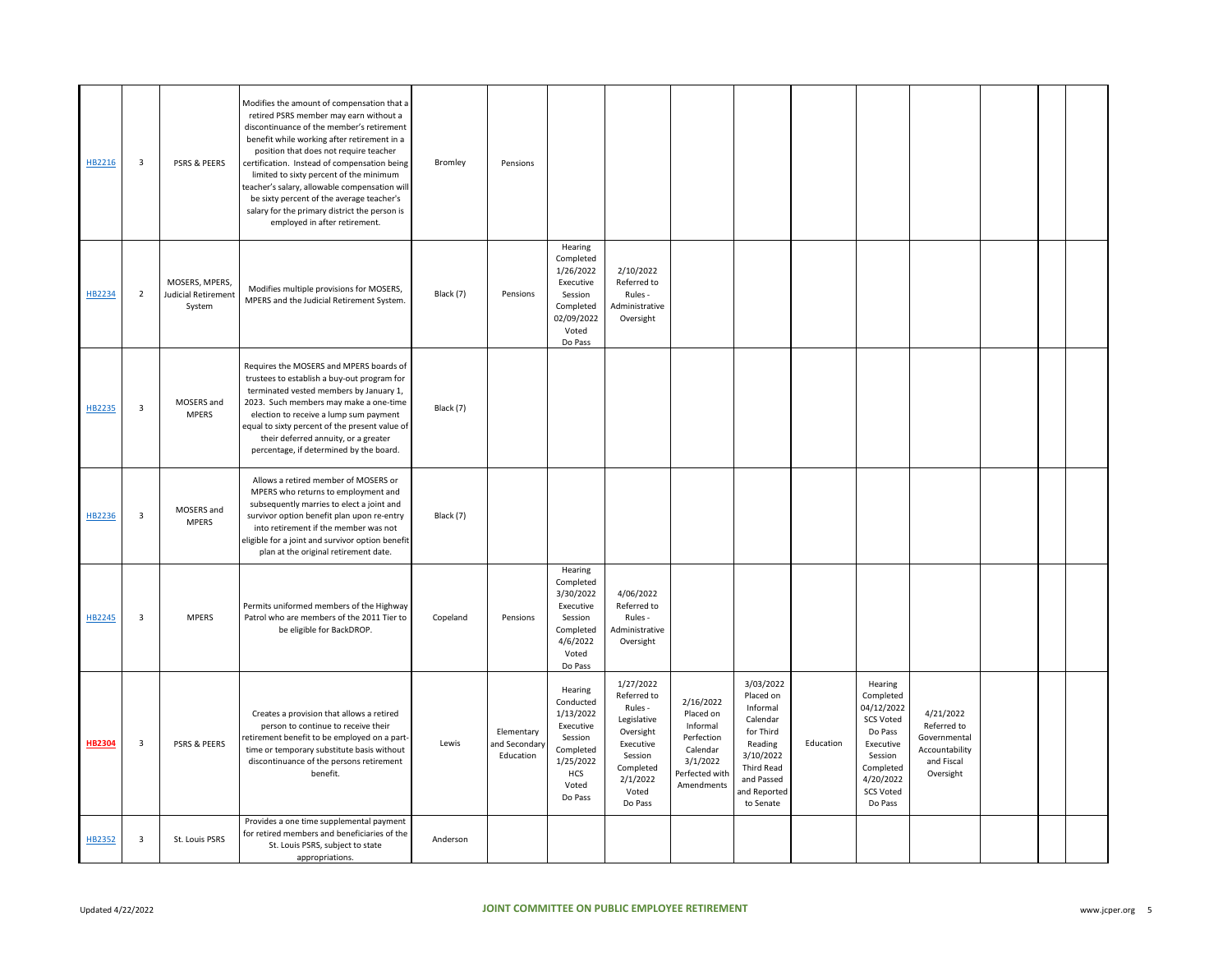| HB2381        | $\overline{3}$ | LAGERS                                       | Changes the job title of "emergency<br>telecommunicators" to "telecommunicator<br>first responders."                                                                                                                                                                                                                                                                                                                                                                                                                          | Roden     | <b>Public Safety</b>      | Hearing<br>Conducted<br>1/25/2022<br>Executive<br>Session<br>Completed<br>02/01/2022<br><b>HCS</b><br>Voted<br>Do Pass | 2/1/2022<br>Referred to<br>Rules -<br>Legislative<br>Oversight<br>Hearing<br>Completed<br>3/3/2022<br>Voted Do Pass                   | 4/12/2022<br>Placed on<br>Formal<br>Perfection<br>Calendar<br>4/20/2022<br>Perfected w/<br>amendments |                                                                                                                                                               |                          |                                                                   |  |  |
|---------------|----------------|----------------------------------------------|-------------------------------------------------------------------------------------------------------------------------------------------------------------------------------------------------------------------------------------------------------------------------------------------------------------------------------------------------------------------------------------------------------------------------------------------------------------------------------------------------------------------------------|-----------|---------------------------|------------------------------------------------------------------------------------------------------------------------|---------------------------------------------------------------------------------------------------------------------------------------|-------------------------------------------------------------------------------------------------------|---------------------------------------------------------------------------------------------------------------------------------------------------------------|--------------------------|-------------------------------------------------------------------|--|--|
| <b>HB2400</b> | $\overline{2}$ | All newly created<br>private plans           | This bill provides that both a client and a<br>registered professional employer<br>organization (PEO) shall each be deemed an<br>employer for purposes of sponsoring<br>retirement and welfare benefits plans for<br>covered employees.                                                                                                                                                                                                                                                                                       | Houx      | Pensions                  | Hearing<br>Completed<br>2/16/2022<br>Executive<br>Session<br>Completed<br>2/23/2022<br>Voted<br>Do Pass                | 2/23/2022<br>Referred to<br>Consent and<br>House<br>Procedure<br>Hearing<br>Scheduled<br>3/1/2022<br>Voted Do Pass                    | 3/31/2022<br>Perfected by<br>Consent                                                                  | 4/04/2022<br><b>Third Read</b><br>and Passed                                                                                                                  | Insurance and<br>Banking | Hearing<br>Completed<br>04/12/2022<br>Voted<br>Do Pass            |  |  |
| HB2430        | 3              | PSRS                                         | Reauthorizes the 2.55 multiplier for teachers<br>retiring with 32 or more years of service.                                                                                                                                                                                                                                                                                                                                                                                                                                   | Black (7) | Pensions                  | Hearing<br>Completed<br>3/23/2022<br>Executive<br>Session<br>Completed<br>4/6/2022<br>Voted<br>Do Pass                 | 4/06/2022<br>Referred to<br>Rules -<br>Administrative<br>Oversight                                                                    |                                                                                                       |                                                                                                                                                               |                          |                                                                   |  |  |
| HB2432        | $\overline{2}$ | St. Louis Police<br><b>Retirement System</b> | Transfers control of the City of St. Louis<br>Police Department to the Board of Police<br>Commissioners. Modifies the composition of<br>the retirement system's board of trustees.                                                                                                                                                                                                                                                                                                                                            | Roden     | <b>Public Safety</b>      | Hearing<br>Completed<br>3/29/2022<br>Executive<br>Session<br>Scheduled<br>4/26/2022<br>HHR <sub>5</sub><br>9:45 am     |                                                                                                                                       |                                                                                                       |                                                                                                                                                               |                          |                                                                   |  |  |
| HB2494        | $\overline{2}$ | PSRS & PEERS                                 | Creates a provision that allows a retired<br>person to continue to receive their<br>retirement benefit to be employed on a part-<br>time or temporary substitute basis without<br>discontinuance of the persons retirement<br>benefit.                                                                                                                                                                                                                                                                                        | Black (7) | Pensions                  |                                                                                                                        |                                                                                                                                       |                                                                                                       |                                                                                                                                                               |                          |                                                                   |  |  |
| HB2571        | 2              | <b>Private Entities</b>                      | This bill establishes the "Missouri Workplace<br>Retirement Savings Plan", which is a multiple<br>employer retirement saving plan treated as a<br>single plan under Title I of The Employee<br>Retirement Income Security Act of 1974<br>(ERISA) under 401(a), 401(k), and 413(c) of<br>the Internal Revenue Code, in which multiple<br>employers may voluntarily choose to<br>participate regardless of whether any<br>relationship exists between and among the<br>employers other than their participation in<br>the plan. | Owen      | Financial<br>Institutions | Hearing<br>Completed<br>2/16/2022<br>Executive<br>Session<br>Completed<br>2/23/2022<br>Voted<br>Do Pass                | 3/08/2022<br>Referred to<br>Rules -<br>Administrative<br>Oversight<br>Executive<br>Session<br>Completed<br>3/30/2022<br>Voted Do Pass | 4/11/2022<br>Perfected with<br>Amendments                                                             | 4/12/2022<br>Referred to<br><b>Fiscal Review</b><br>4/14/2022<br>Placed on<br>Informal<br>Calendar for<br>Third Read<br>4/19/2022<br>Third Read<br>and Passed | Insurance and<br>Banking | Hearing<br>Scheduled<br>4/26/2022<br>SCR <sub>1</sub><br>10:00 am |  |  |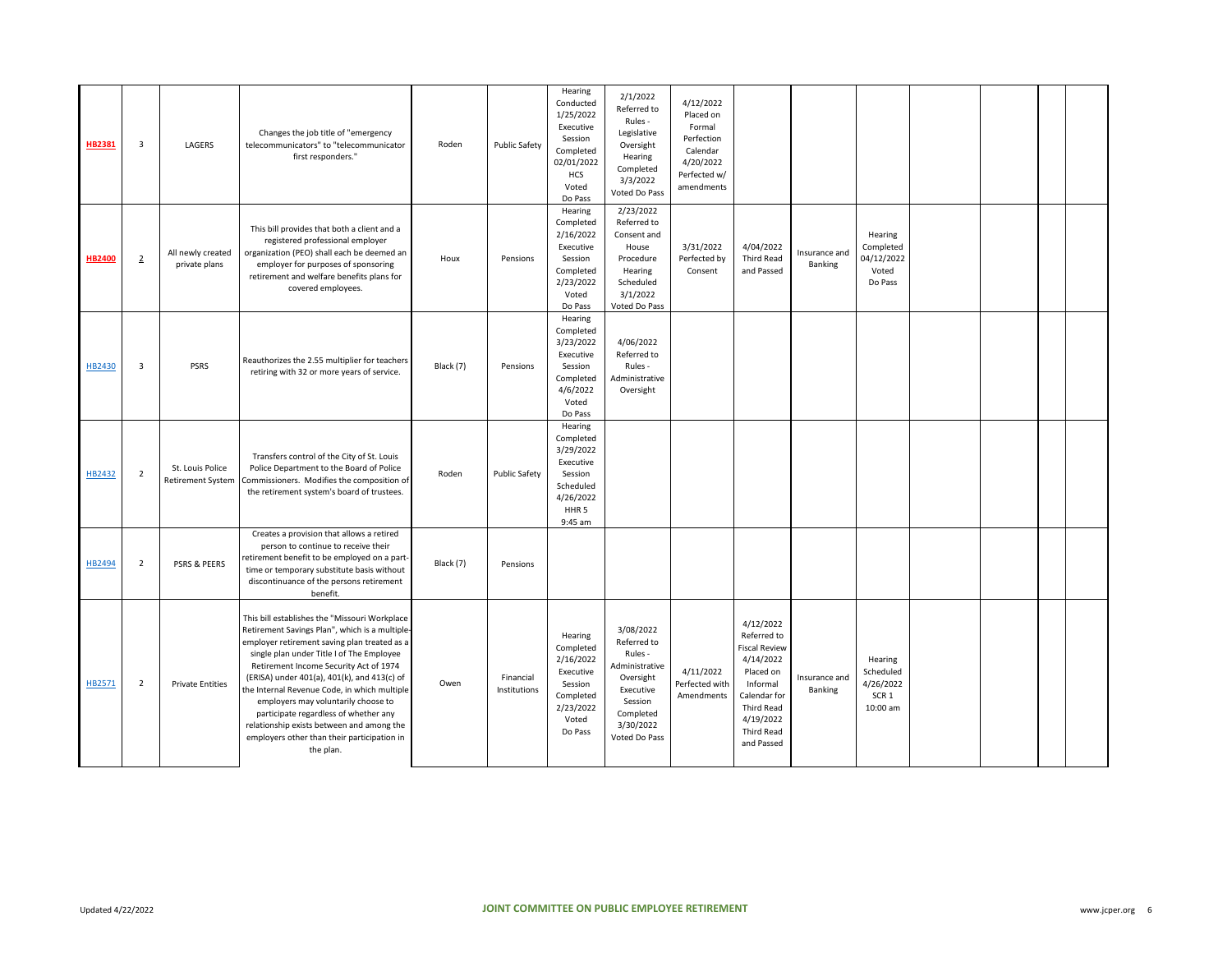| HB2652         | $\overline{\mathbf{3}}$ | <b>PSRS</b>                                  | The bill allows school districts to include<br>differentiated placement of teachers on the<br>salary schedule to provide increased<br>compensation to recruit and retain teachers<br>in hard-to-staff subject areas and schools                                                                                           | Haffner             | Elementary<br>and Secondary<br>Education | Hearing<br>Completed<br>3/08/2022<br>Executive<br>Session<br>Completed<br>3/22/2022<br><b>HCS Voted Do</b><br>Pass   | 3/22/2022<br>Referred to<br>Rules -<br>Legislative<br>Oversight<br>Hearing<br>Completed<br>3/24/2022<br>Voted Do Pass | 4/21/2022<br>Placed on<br>Formal<br>Perfection<br>Calendar |  |                                                                                                                                                                                      |  |  |
|----------------|-------------------------|----------------------------------------------|---------------------------------------------------------------------------------------------------------------------------------------------------------------------------------------------------------------------------------------------------------------------------------------------------------------------------|---------------------|------------------------------------------|----------------------------------------------------------------------------------------------------------------------|-----------------------------------------------------------------------------------------------------------------------|------------------------------------------------------------|--|--------------------------------------------------------------------------------------------------------------------------------------------------------------------------------------|--|--|
| HB2671         | $\overline{\mathbf{3}}$ | St. Louis Police<br><b>Retirement System</b> | Transfers control of the City of St. Louis<br>Police Department to the Board of Police<br>Commissioners. Modifies the composition of<br>the retirement system's board of trustees.                                                                                                                                        | Schroer             |                                          |                                                                                                                      |                                                                                                                       |                                                            |  |                                                                                                                                                                                      |  |  |
| HB2681         | $\overline{\mathbf{3}}$ | Sheriffs'                                    | Creates a state treasury fund for Sheriffs'<br>titled "Sheriffs' Retirement Treasury Fund."<br>Also creates a fifty dollar service fee for<br>summons, writ or other court connections<br>for any eviction proceedings.                                                                                                   | Porter (42)         |                                          |                                                                                                                      |                                                                                                                       |                                                            |  | $1 = No$ impact on retirement benefit<br>2 = No substantial proposed change<br>3 = May constitute a substantial proposed change<br>4 = Does constitute a substantial proposed change |  |  |
| HB2684         | $\overline{\mathbf{3}}$ | <b>MOSERS</b>                                | This bill allows an individual currently<br>drawing a retirement<br>benefit under a state retirement plan to<br>serve as a member of the<br>General Assembly or as an elected state<br>official and continue to<br>draw their retirement annuity and cost of<br>living adjustments.                                       | Owen                |                                          |                                                                                                                      |                                                                                                                       |                                                            |  |                                                                                                                                                                                      |  |  |
| <b>HB 2698</b> | $\overline{4}$          | Sheriffs'                                    | Provides a funding mechanism for the<br>sheriffs retirement system.                                                                                                                                                                                                                                                       | <b>Kelley</b> (127) |                                          |                                                                                                                      |                                                                                                                       |                                                            |  |                                                                                                                                                                                      |  |  |
| HB2787         | $\overline{\mathbf{3}}$ | PSRS and PEERS                               | Modifies provisions relating to teacher and<br>school employee retirement systems                                                                                                                                                                                                                                         | Black (7)           | Pensions                                 | Hearing<br>Completed<br>4/20/2022                                                                                    |                                                                                                                       |                                                            |  |                                                                                                                                                                                      |  |  |
| HB2799         | 3                       | PSRS and PEERS                               | Creates a provision that allows a retired<br>person to continue to receive their<br>retirement benefit to be employed on a part-<br>time or temporary substitute basis without<br>discontinuance of the persons retirement<br>benefit.                                                                                    | Pike                | Pensions                                 | Hearing<br>Completed<br>3/30/2022<br>Executive<br>Session<br>Completed<br>4/6/2022<br><b>HCS</b><br>Voted<br>Do Pass | 4/06/2022<br>Referred to<br>Rules -<br>Administrative<br>Oversight                                                    |                                                            |  |                                                                                                                                                                                      |  |  |
| HB2816         | $\overline{\mathbf{3}}$ | <b>MOSERS</b>                                | Modifies a provision were a member may<br>attain retirement at age fifty under rule of 80<br>if the retirement system is over eighty<br>percent funded.                                                                                                                                                                   | Veit                |                                          |                                                                                                                      |                                                                                                                       |                                                            |  |                                                                                                                                                                                      |  |  |
| HB2825         | $\overline{4}$          | All Plans                                    | Ensures that twenty percent of a firms<br>investments in venture capital and real<br>estate are invested with a Missouri based<br>firm.                                                                                                                                                                                   | O'Donnell           | Pensions                                 |                                                                                                                      |                                                                                                                       |                                                            |  |                                                                                                                                                                                      |  |  |
| HB2841         | 3                       | All Police Plans                             | This bill allows a law enforcement officer to<br>remain in service until the age of 70 before<br>the officer must be terminated as an officer<br>and retired. The bill also allows the officer to<br>serve over the age of 70 upon approval by<br>the chief of police for an additional year for<br>every chief approval. | Baringer            |                                          |                                                                                                                      |                                                                                                                       |                                                            |  |                                                                                                                                                                                      |  |  |